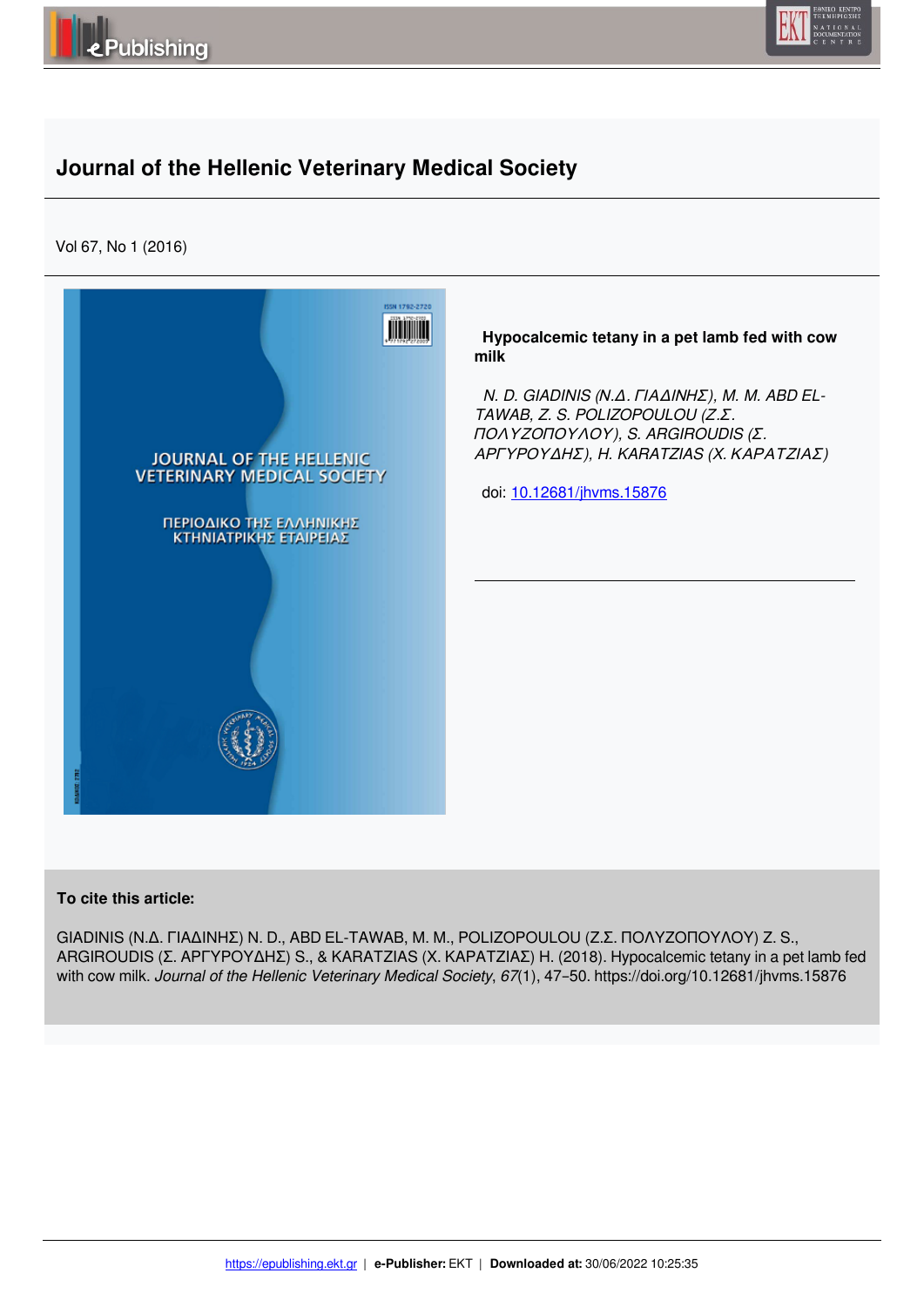# **Hypocalcemic tetany in a pet lamb fed with cow milk**

## **Giadinis N.D.1 , Abd El-Tawab M.M.1, 2, Polizopoulou Z.S.3 , Argiroudis S.1 , Karatzias H.1**

*1 Clinic of Farm Animals, School of Health Sciences, Faculty of Veterinary Medicine, Aristotle University of Thessaloniki, Greece*

*2 Department of Animal Medicine, Faculty of Veterinary Medicine, Beni Suef University, Beni Suef, 62511, Egypt 3 Laboratory of Clinical Diagnosis, School of Health Sciences, Faculty of Veterinary Medicine, Aristotle University of Thessaloniki, Greece*

# **Υπασβεστιαιμική νεύρωση σε κατοικίδιο αμνό διατρεφόμενο με γάλα αγελάδας**

**Γιαδίνης Ν.Δ.<sup>1</sup> , Abd El-Tawab M.M.1, 2, Πολυζοπούλου Z.Σ.<sup>3</sup> , Aργυρούδης Σ.<sup>1</sup> , Kαρατζιάς Χ.<sup>1</sup>**

*1 Κλινική Παραγωγικών Ζώων, Τμήμα Κτηνιατρικής, Σχολή Επιστημών Υγείας, Α.Π.Θ. 2 Τμήμα Κτηνιατρικής Παθολογίας, Τμήμα Κτηνιατρικής, Πανεπιστήμιο Beni Suef, Αίγυπτος 3 ΔιαγνωστικόΕργαστήριο, Τμήμα Κτηνιατρικής, Σχολή Επιστημών Υγείας, Α.Π.Θ.*

**ABSTRACT.** A 30-days old pet lamb, that was fed with cow milk and pieces of bread was admitted to the Clinic of Farm Animals, because on the same morning it was found inappetent and depressed. A few minutes after admission it developed muscular tremors and convulsions. On clinicopathological evaluation serum calcium concentration was lower than normal. Treatment with calcium borogluconate was very effective in alleviating the signs. Hypocalcemic tetany can occur in young lambs fed with cow milk.

### *Keywords: Hypocalcemic tetany, lamb, cow milk, treatment, diagnosis*

**ΠΕΡΙΛΗΨΗ.** Ένας κατοικίδιος αμνός ηλικίας 30 ημερών, που διατρέφονταν με αγελαδινό γάλα και κομμάτια ψωμιού προσκομίστηκε στην Κλινική Παραγωγικών Ζώων, επειδή το ίδιο πρωί παρουσίασε ανορεξία και κατάπτωση. Λίγα λεπτά μετά την προσκόμισή του παρουσίασε μυϊκό τρόμο και επιληπτικές κρίσεις. Η συγκέντρωση του ασβεστίου στον ορό ήταν χαμηλότερη από το φυσιολογικό. Η θεραπεία με βορογλυκονικό ασβέστιο ήταν πολύ αποτελεσματική. Η υπασβεστιαμική νεύρωση μπορεί να διαγνωσθεί σε νεαρούς αμνούς που διατρέφονται με γάλα αγελάδας.

*Λέξεις ευρετηρίασης: Υπασβεστιαιμική νεύρωση, αμνός, αγελαδινό γάλα, θεραπεία, διάγνωση*

*Correspondence:* N.D. Giadinis, Clinic of Farm Animals, Faculty of Veterinary Medicine, Aristotle University of Thessaloniki, 11 St. Voutyra str., 54627, Thessaloniki, Greece. E-mail: ngiadini@vet.auth.gr

*Αλληλογραφία:* Ν.Δ. Γιαδίνης, Κλινική Παραγωγικών Ζώων, Τμήμα Κτηνιατρικής Α.Π.Θ., Στ. Βουτυρά 11, 54627, Θεσσαλονίκη. E-mail: ngiadini@vet.auth.gr

*Date of initial submission: 17.03.2015 Date of acceptance: 04.04.2015*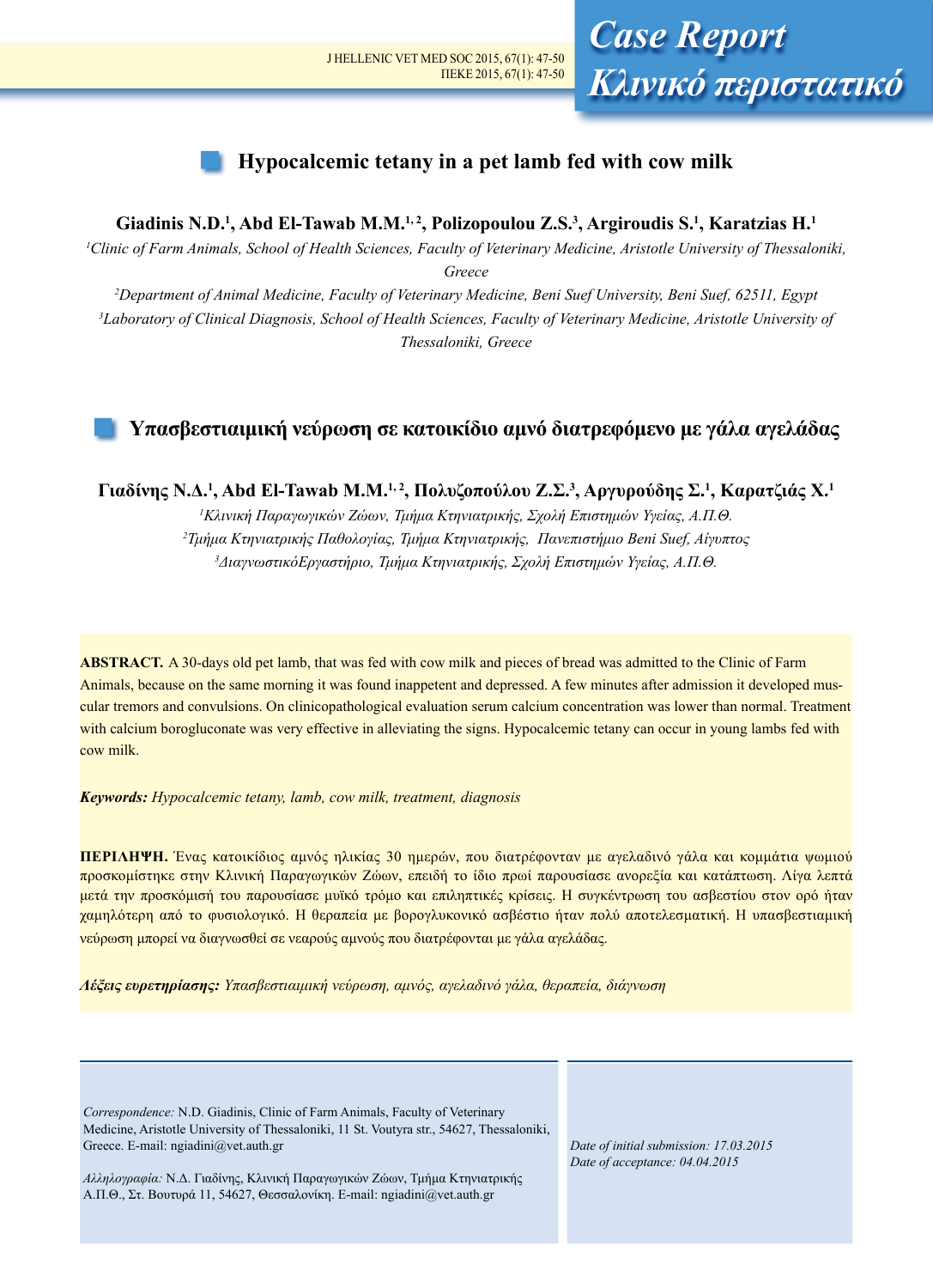## **INTRODUCTION**

*I*<sup>n</sup> sheep, hypocalcemia or milk fever is more likely to occur in ewes at late gestation and early lacn sheep, hypocalcemia or milk fever is more likely tation periods. Hypocalcemia in ewes may cause reduced feed intake and flaccid paralysis; however, severe muscle tremors or tetany are also frequently observed (Oetzel and Goff, 1999; Brozos et al., 2011; Ermilio and Smith, 2011).

The occurrence of clinical hypocalcemia in ewes is usually sporadic and generally affects less than 5% of a flock, but occasionally it can occur as an outbreak (Sweeny and Cuddeford, 1987; Oetzel & Goff, 1999). To date hypocalcaemia has not been described in lambs that are not weaned.

### **CASE DESCRIPTION**

A thirty-days-old pet lamb of Chios breed was admitted to the Clinic of Farm Animals for examination, because according to its owner it was found on the same morning inappetent and depressed. The lamb was reared in a house yard in Thessaloniki and was fed with cow milk and pieces of bread.

The lamb had a body temperature of 38.1ºC and 15 minutes after its admission it developed muscular tremors and tetanic convulsions. Tachycardia and panting were also observed. A blood sample was taken for estimation of total serum calcium, phosphate and magnesium levels. Hypocalcemic tetany was suspected, so parenteral calcium borogluconate 24% therapy was administered resulting in a rapid complete recovery within a few minutes after treatment. The laboratory findings denoted that the serum total calcium concentration was low 1.25 mmol/l, as reference values cited in the literature are 2.18-2.75 mmol/l (Roubies et al., 2006). Also, the serum phosphorus concentration (2.4 mmol/l) and serum magnesium concentration (1.027 mmol/l), were found within the normal limits cited in the literature (Roubies et al., 2006) (1.62-3.33 mmol/l for phosphorus and 0.94-1.31 mmol/l for magnesium), supporting the initial clinical diagnosis. After the treatment the lamb owner was consulted to feed his lamb with a milk replacer for lambs and to have

also access to good quality alfalfa hay. The lamb was re-examined after two months and found to be healthy, while according to the owner no more signs of hypocalcemia were noted.

## **DISCUSSION**

Hypocalcemia, an acute metabolic disease of adult sheep, is characterized by tetany, incoordination, paralysis and coma; it is caused by an inadequate supply of metabolisable calcium, particularly in the period from 6 weeks before to 10 weeks after lambing (Jensen and Swift, 1982; Radostits et al., 2010). In lambs hypocalcemia has been reported to date in non-suckling lambs older than 2 months old (Papasteriades, 1973). However, according to the authors' knowledge, this is the first report of clinical hypocalcemia in a pre-weaned lamb.

Hypocalcemia was diagnosed in the present case based on history (acute onset and progress, nutritional errors), clinical and serum biochemical findings, as well as to the rapid response to treatment with calcium borogluconate. Regarding the factors that predisposed to this condition were the increased calcium demands of the rapidly growing lamb (Underwood and Suttle, 2004) and that the calcium sources were poor. It is known that the cow milk calcium content is about 70 % lower compared to ewe milk. Also, the wheat bread contains increased amounts of phosphate and low calcium, a predisposing factor that aggravated the metabolic imbalance (Radostits et al., 2010; Pulina and Nudda, 2004).

It has been recorded recorded that variation in dietary calcium intake results in a corresponding change in rate of absorption and distribution of calcium. Furthermore, increased levels of dietary phosphate, due to feeding of bread can also increase the incidence of hypocalcemia. The increased phosphate intake increases the serum level of phosphate which causes a decrease of serum calcium and has an inhibitory effect on renal enzymes that catalyze the production of 1,25-dihydroxycholecalciferol [1, 25-(OH) 2 D], eventually lowering intestinal calcium absorption (Radostits et al., 2010). Calcium homeostasis is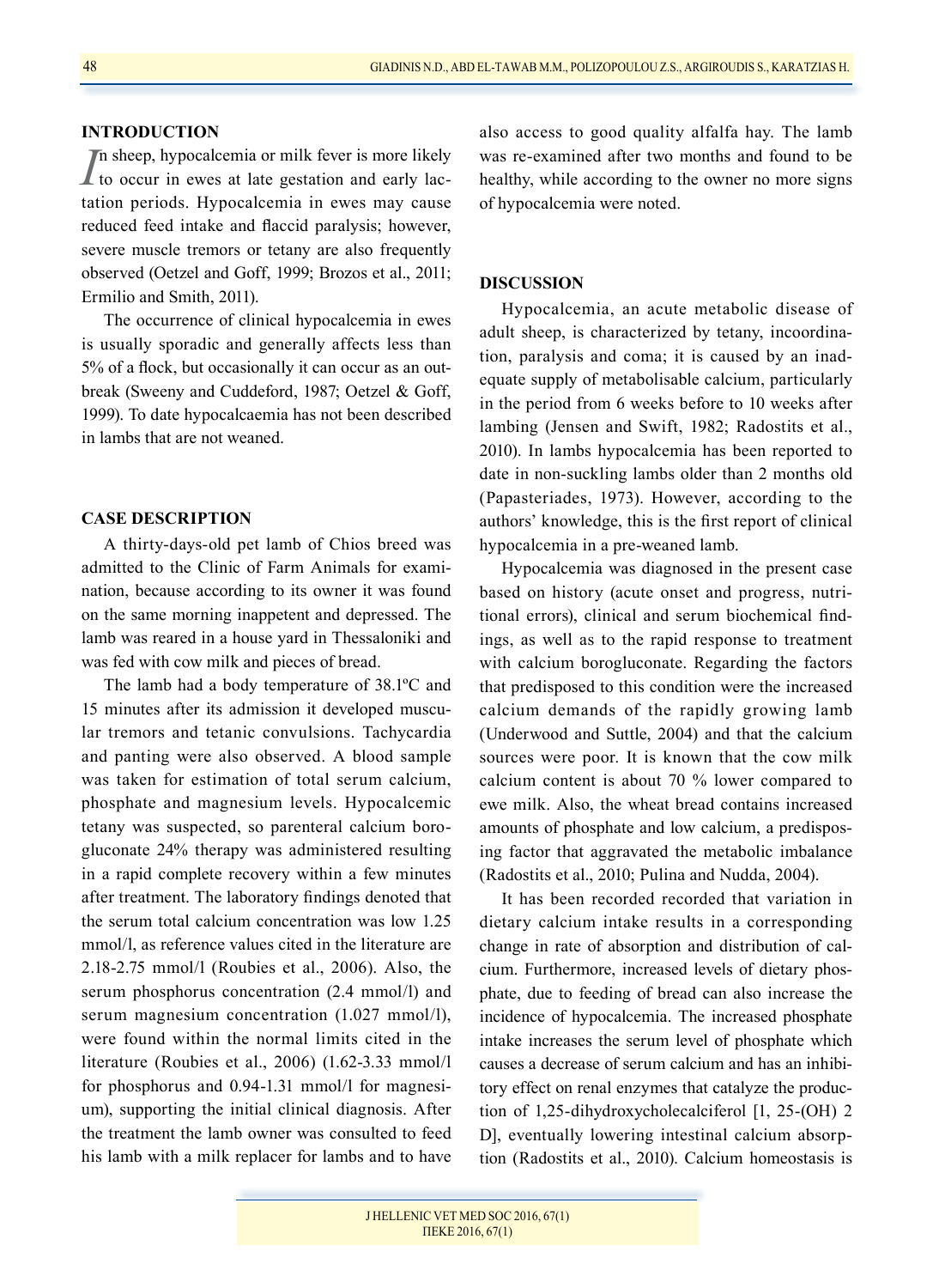controlled by parathyroid hormone secreted by the parathyroid glands, calcitonin secreted by C cells of thyroid gland, and 1,25-dihydroxycholecalciferol (vitamin D) produced by kidney; vitamin D improves the efficiency of calcium absorption so that a higher proportion of dietary calcium is absorbed (Goff et al., 1991).

Prolonged overcast weather conditions, indoor housing, dark skin pigmentation, full fleece and genetic aetiology are factors that may further reduce endogenous vitamin D production in sheep (Van Saun, 2004; Thompson et al., 2007), therefore increase the incidence of hypocalcemia. In the present case all these factors do not seem to exist.

The inadequate level of calcium and vitamin D, as well as the high dietary level of phosphorus in the lamb's diet may caused a state of hypocalcaemia that led to in-appetence (associated with gastrointestinal stasis), muscular tremors and tetanic convulsions. Calcium has a membrane stabilizing effect and hyperesthesia and tetany seen in hypocalcemia may be caused by a lack of nerve cell membrane stabilization and also increase impulse conduction or permit spontaneous impulse production in peripheral nerves and muscle fibers (Cockroft and Whiteley, 1999).

## **CONCLUDING REMARKS**

In conclusion, hypocalcemic tetany can be observed also in young lambs fed with cow milk and bread.

### J HELLENIC VET MED SOC 2016, 67(1) ΠΕΚΕ 2016, 67(1)